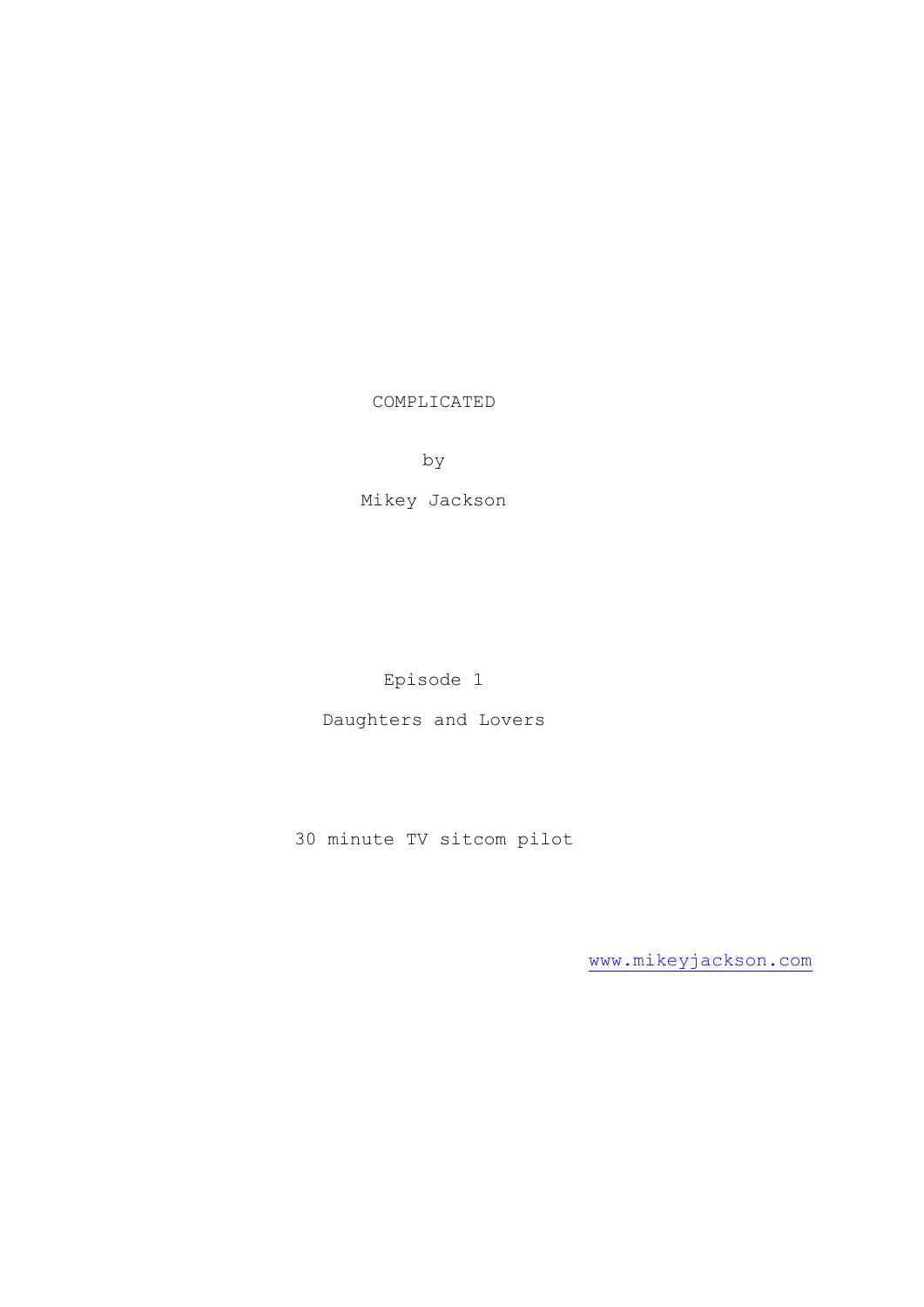#### **INT. KIRK'S BEDSIT – AFTERNOON. DAY 2**

KIRK YOUNG, 22, who could easily win Geeky Misfit of the Year answers the door to SPENCER GRIMES, 22, soaking wet, strands of pondweed in his sodden hair, swathed in nothing but an oddly dry dressing gown. KIRK screws up his face at the sight.

> KIRK In a parallel universe, that look might pass as fashion. Here... no.

# SPENCER

It was all I could whip off somebody's washing line at such short notice.

KIRK blinks, perplexed, as SPENCER enters a typical geek's dive. Posters of aliens, Star Trek, that kind of thing.

#### SPENCER

Kirk, I need your help with a dilemma.

KIRK

Oh, mate, you know I hate dilemmas. It was bad enough earlier, deciding out of Cornflakes or Coco Pops.

SPENCER What did you choose?

KIRK

Toast.

KIRK frees a sprig of pondweed from SPENCER'S hair.

## KIRK

What's with the green stuff? Did you take a dip in the local duck pond? Or... is your sodden state a direct result of a daring escape from alien abduction?

SPENCER Oh, not this again. You think everything is alien-related.

KIRK

Don't knock it. I read an article in UFO Spotter's Monthly where ––

SPENCER Kirk. I did not get abducted by aliens.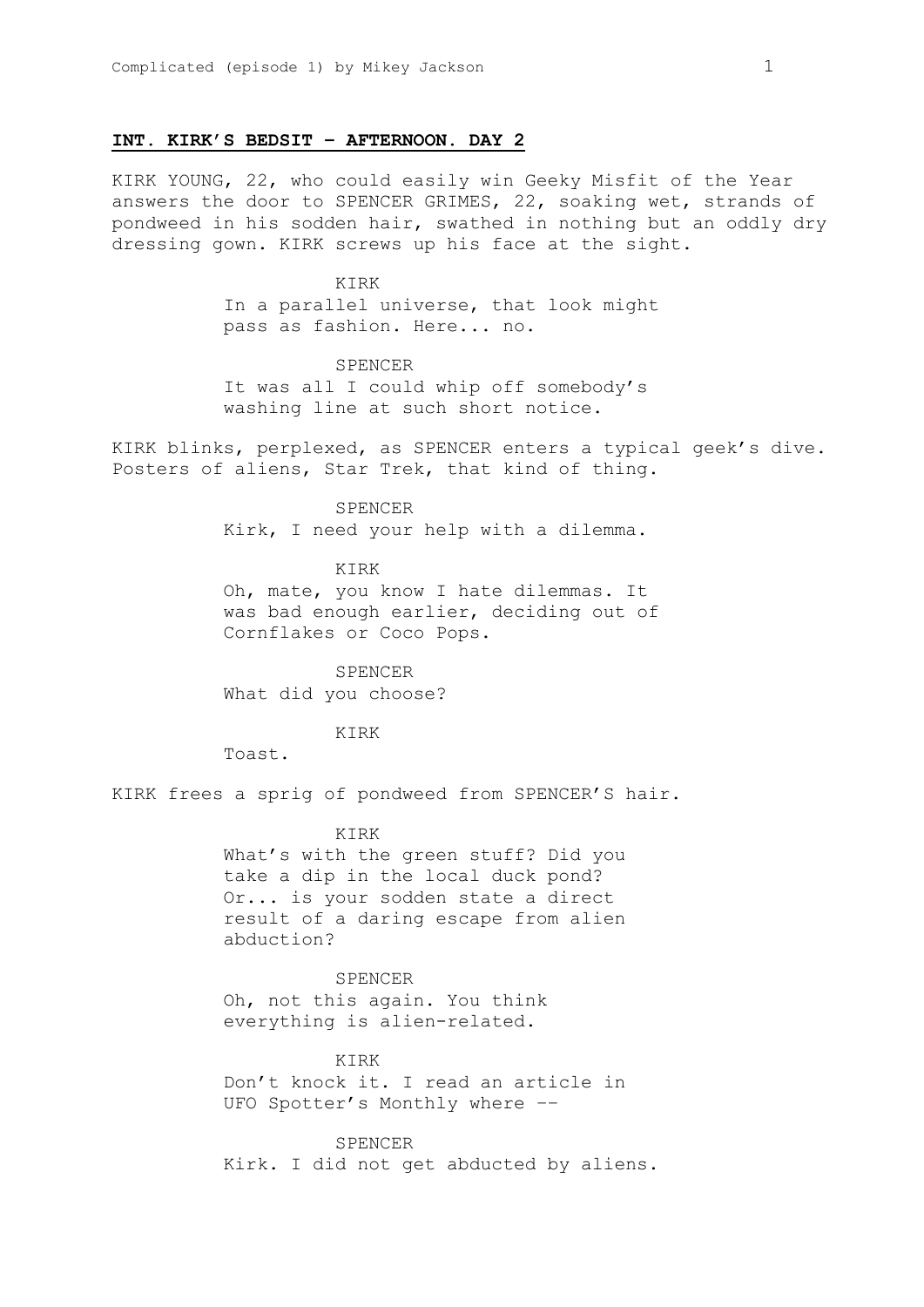#### KIRK

How do you know? They could have wiped your memory. Of course, dirty tricks like that would never work on an expert like me. They'd have to get up pretty early in the morning to pull their alien wool over my eyes.

# SPENCER

Yeah. At least eleven o'clock.

KIRK So what's your explanation?

SPENCER It all started with a phone call.

KIRK What phone call?

# **EXT. SUBURBAN HOUSE – MORNING. DAY 1**

We rewind to ONE DAY EARLIER. Here's SPENCER in overalls, high up on a ladder, cleaning a window. His mobile sings for attention. He struggles to pluck it from his back pocket, checks the display, oh, no, it's her again, and puts it to his ear.

> SPENCER I hope this is important. I'm up a ladder.

# **EXT. HIGH STREET/SURBURBAN HOUSE – MORNING. DAY 1 (INTERCUT)**

Meet the caller, TIFFANY YOUNG, 20, busy peroxide hair, phone to ear, laden with multiple shopping bags as she weaves through a chaotic confusion of fellow SHOPPERS.

# TIFFANY

Like, duh. Emergency of the year awards. I'm getting evicted from my flat. The letting agency wants me gone by tonight.

SPENCER Ouch. That's a bit harsh.

### TIFFANY

I don't know what their problem is. I'm only five months behind with the rent. How I'm expected to pay up is beyond me. They know I'm between jobs at the moment.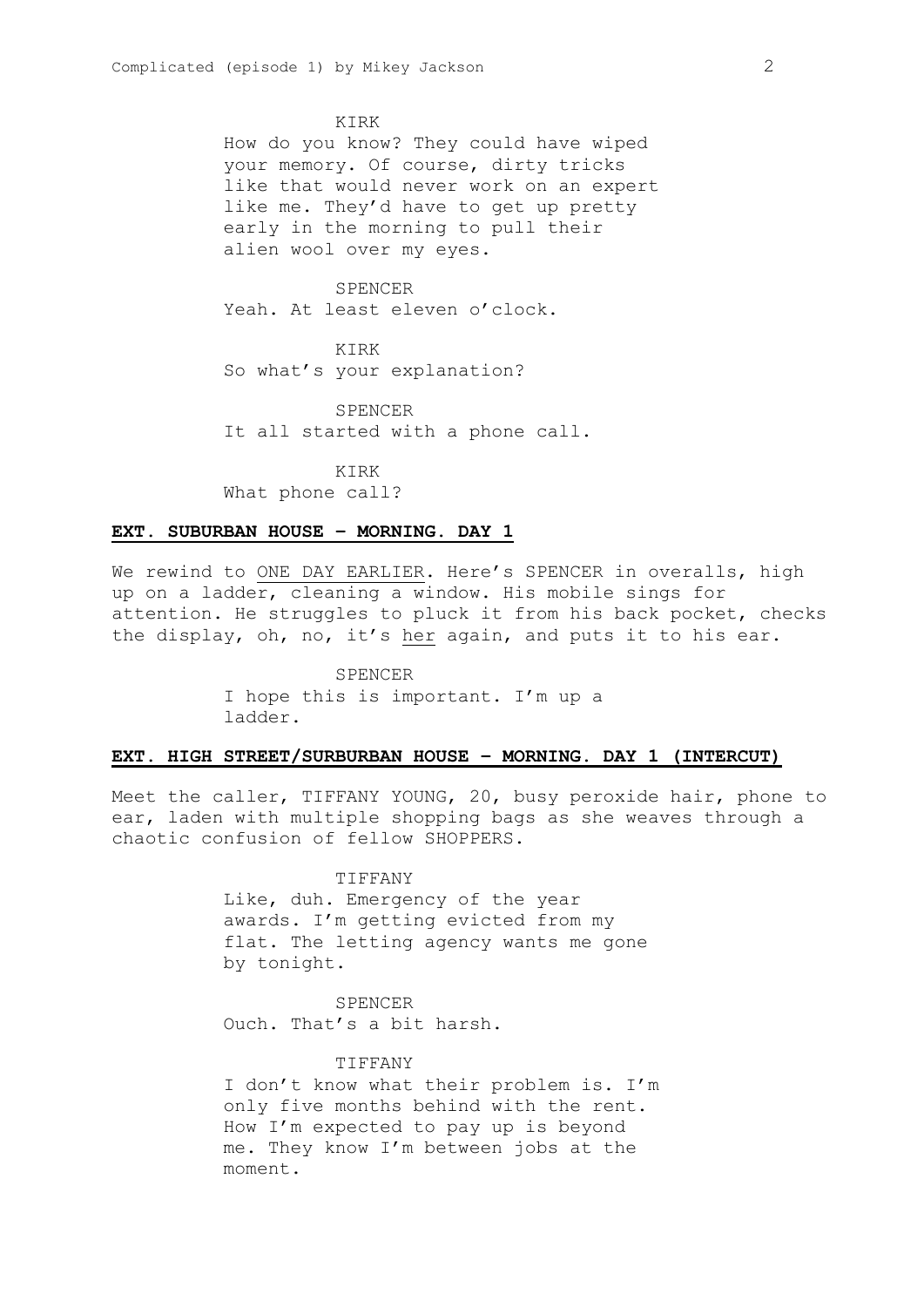SPENCER To be fair, Tiffany, you've been between jobs since the Middle Ages.

#### TIFFANY

Oh, that's right, Spencer. Kick me when I'm down. You're supposed to be on my side.

## SPENCER

Book yourself an appointment with Citizen's Advice. They'll be able to help.

#### **TIFFANY**

And miss out on all the sales? Massive no-no.

SPENCER I don't believe you. You're on the brink of homelessness, yet there you are, clothes shopping.

#### TIFFANY

It's called retail therapy. You wouldn't understand, it's a woman thing. Let's face it, I might as well max the plax while it's still loyal. By the way, where are you at the moment?

SPENCER I told you. Up a ladder.

#### TIFFANY

I need to see you. Usual place. Now.

#### SPENCER

I'm at work.

### TIFFANY

Then un-work yourself. You're selfemployed, you can do what you like.

#### SPENCER

I can't just leave a job half finished.

# TIFFANY

Oh, really? You'd better decide what's more important. Your chamois leathers or your girlfriend.

She hangs up abruptly.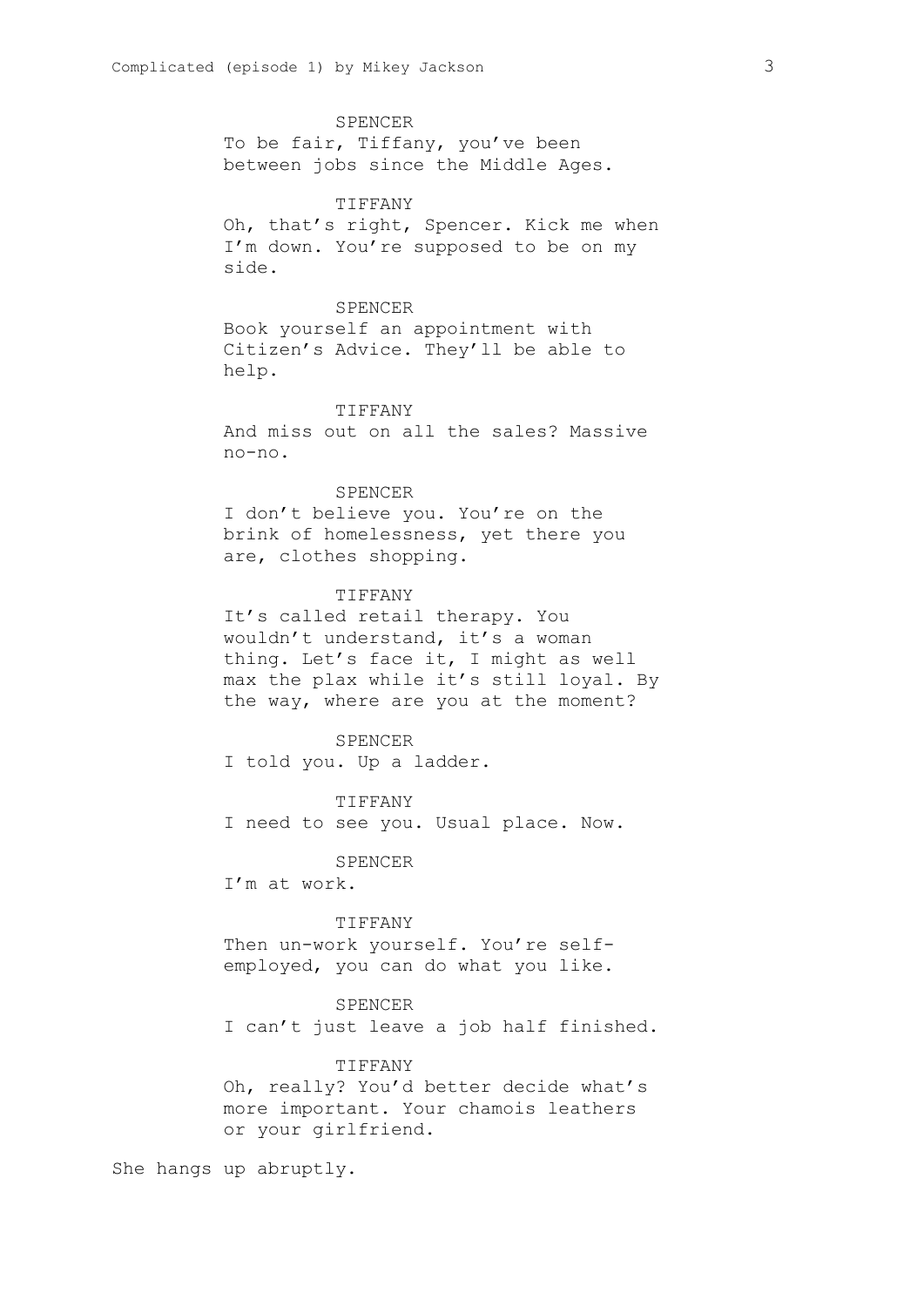# **INT. KIRK'S BEDSIT – AFTERNOON. DAY 2**

A quick return to the PRESENT DAY. KIRK sits on the bed, watching SPENCER towel dry his hair.

> KIRK What was your decision?

SPENCER Tiffany, as per usual.

# KIRK

Yeah, my sister can be pretty persuasive. When I was ten, she convinced me to wear her frilly dress for the day, all because she reckoned it matched my eyes. I've never really been the same since.

SPENCER lobs him a weird look, then shrugs it off.

### SPENCER

Look, I need to get shot of this dressing gown. Can I borrow some of your clothes?

KIRK points to a nearby chest of drawers.

KIRK Yeah, sure. You'll find a pair of jeans and a tee-shirt in the top drawer.

SPENCER opens the drawer. He pulls out the jeans. Oh, God, these trousers are bright orange! He looks at KIRK and makes a face.

> KIRK It's fashion.

SPENCER Yeah, in a dark cave maybe.

KIRK That's all I've got.

SPENCER concedes, fair enough. Then he pulls out the tee-shirt and holds it up. It sports the slogan "UFO spotters do it at night." Again, he screws up his face at KIRK.

> KIRK Take it or leave it, Spencer.

SPENCER It'll have to do. Got any spare boxers?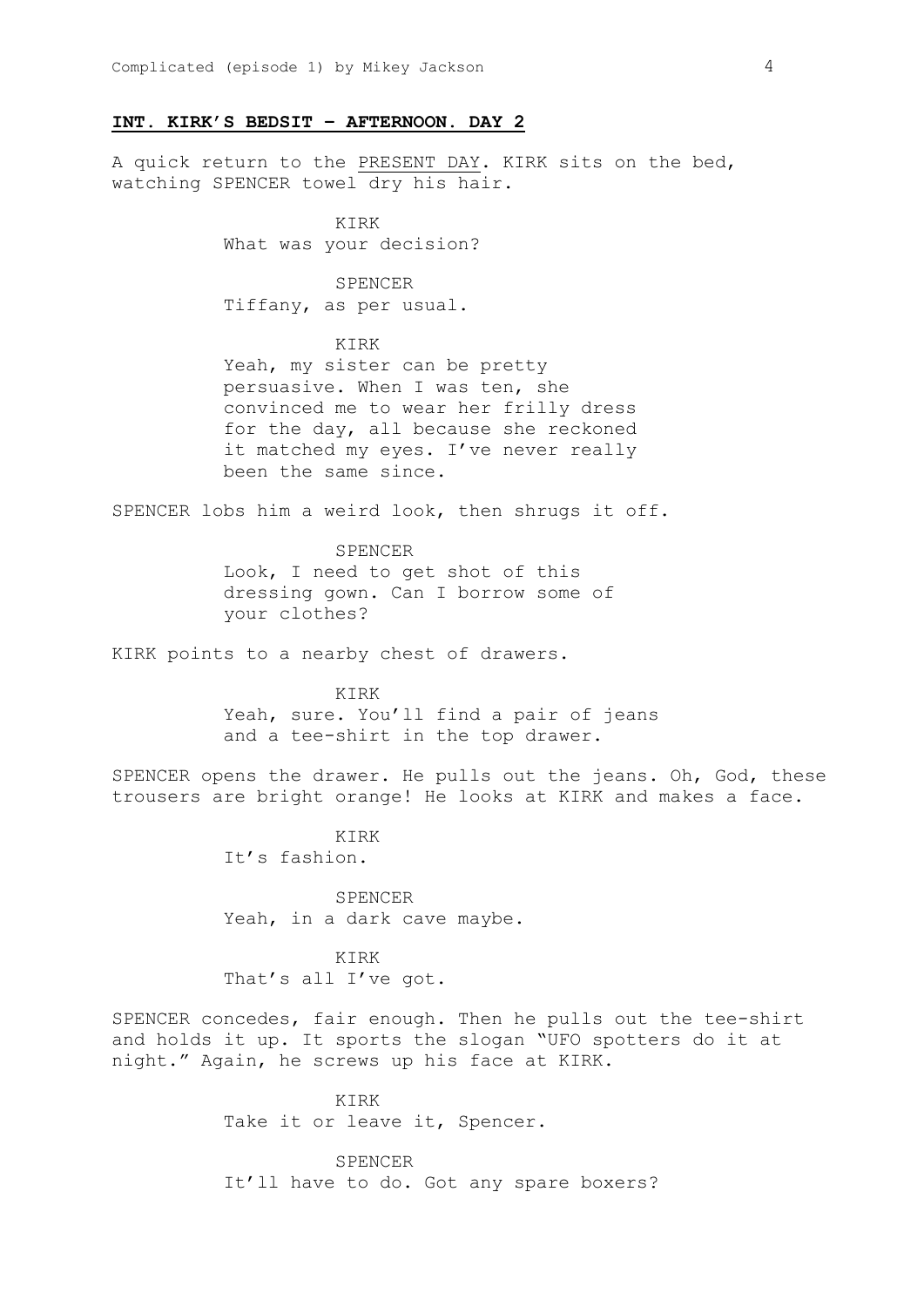KIRK searches the through the untidiness of strewn clothes, paperwork, litter and whatnot on the floor.

> KIRK Down here somewhere. Aha, there you go.

He chucks over a pair of boxers. SPENCER catches them, then makes yet another face. Yuck.

> SPENCER Kirk. I meant a clean pair.

## **INT. COFFEE SHOP – MORNING. DAY 1**

THE DAY BEFORE. TIFFANY sits alone at a table, a trillion shopping bags by her feet. SPENCER enters and joins the girl.

> SPENCER This had better be good.

TIFFANY It is. Brilliant idea of the decade. Let's get ourselves a flat together.

SPENCER I haven't got that kind of money. And besides, I couldn't leave Mrs Peabody in the lurch.

TIFFANY You'd rather rent one tiny room with a certified nutter than shack up with your fiancée?

SPENCER Oh, engaged now, are we?

#### TIFFANY

The old bat's got a screw loose. She acts like she's your mother, ironing your clothes, cooking your meals. I'm surprised she doesn't tuck you in bed at night.

By SPENCER'S pained wince, she does. TIFFANY is gobsmacked.

TIFFANY It's official. She's barking.

SPENCER It was only the once. That time when I was struck down with the lurgy.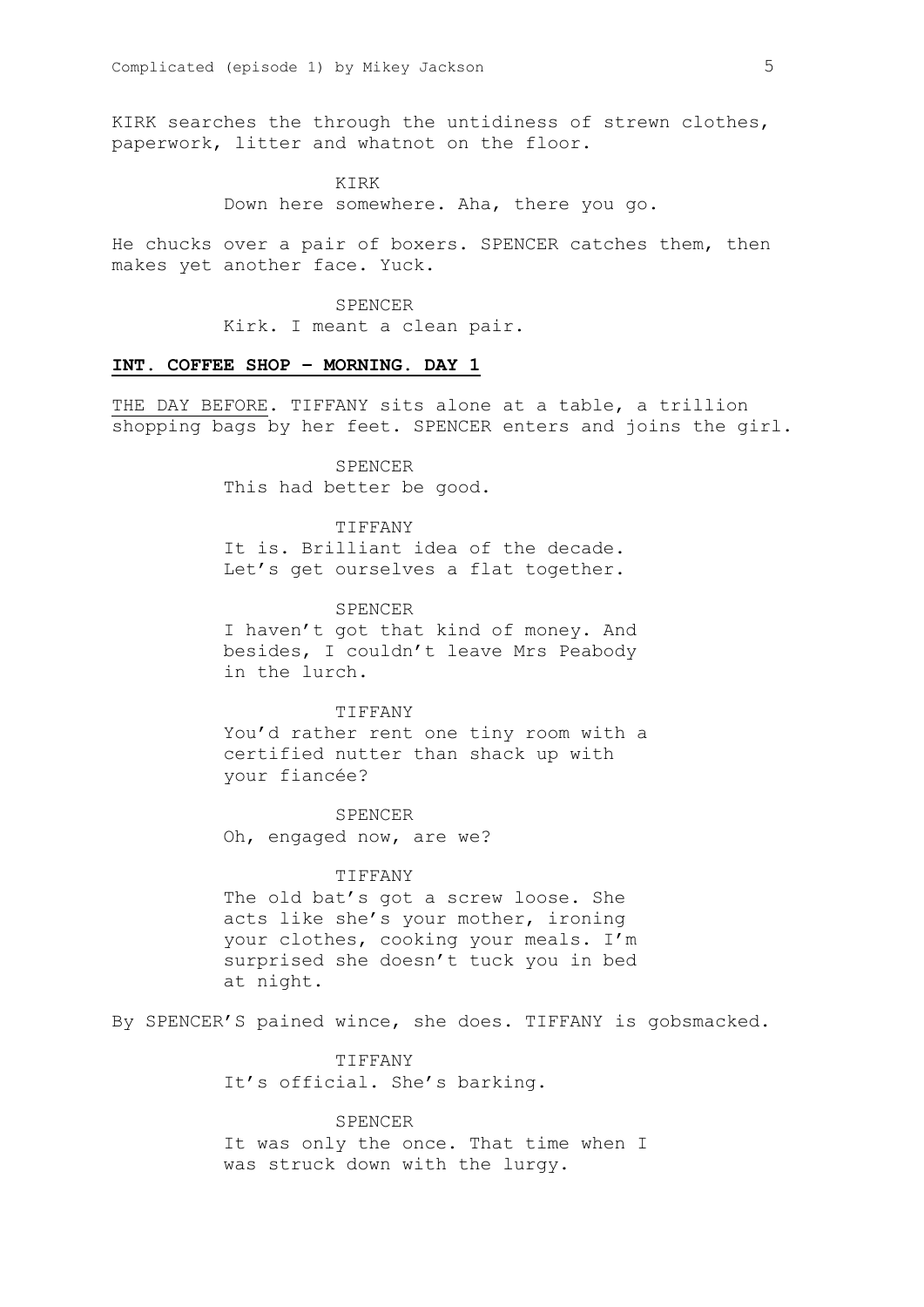TIFFANY

Spencer. How long have we been going out?

SPENCER Almost a year, why?

# TIFFANY

That makes us practically married. Don't you see? It doesn't make sense us paying two lots of rent.

# SPENCER

One lot of rent. You never bother with yours.

She delivers the mother of all scowls.

#### SPENCER

Tiffany, renting a flat would be mental. I can barely afford to live on my earnings as it is.

# TIFFANY

Then get shot of that stupid window cleaning round and find yourself a proper job.

SPENCER Oh, yeah, like it's that easy.

Her predicament fully sinks in. Worried o'clock.

#### TIFFANY

Oh, God. What am I going to do? I don't think I could handle Cardboard City. Cold. Wet. Nowhere to plug in my straighteners.

#### SPENCER

Tell you what, I'll have a quiet word with Mrs Peabody to see if you can move in with me.

#### TIFFANY

You what? That woman refuses to let me sleep over, so she's hardly likely to grant me permanent residence.

# SPENCER

There must be somewhere you can go. What about your parents?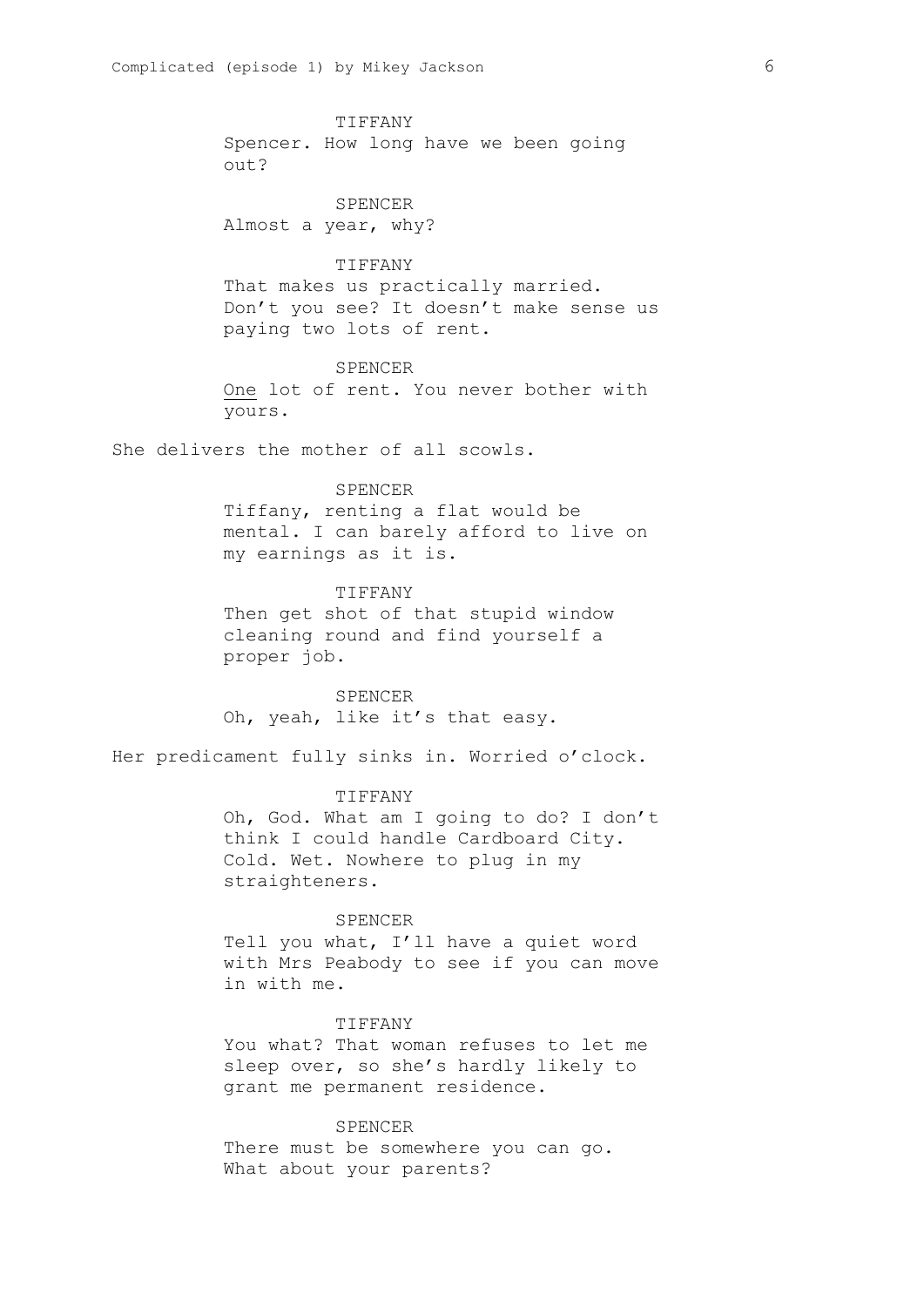#### TIFFANY

Oh, them. The old man, he disappeared off the face of the earth before the ink was dry on the divorce papers. And my mum... well... we haven't spoken for a couple of years.

## SPENCER

Maybe this is the perfect opportunity to make amends. At least then you'll have a roof over your head.

## TIFFANY

Have you gone doolally or something? Moving back into the family home is a street-cred no-no. I could get beaten up for even considering it.

# **EXT. STREET – MIDDAY. DAY 1**

We follow SPENCER'S somewhat rusty old van. It sports "Grimes Window Cleaning Services" on its flanks.

He is alone in the van. He passes a broken down car by the roadside, bonnet up. GRACE YOUNG, 41, too well-dressed to even consider a tinker, grimaces at its innards. SPENCER pulls over and steps out.

> SPENCER Excuse me. Need a hand? Oh. Hello, Mrs Young.

GRACE throws him a quizzical glance.

SPENCER Don't you recognise me? Spencer Grimes. Your son Kirk's best friend from school.

GRACE Ah, I remember you now. Shy spotty lad.

SPENCER Oh. I suppose I was back then.

GRACE Always wore your school jumper back to front, but never noticed.

# SPENCER

Did I?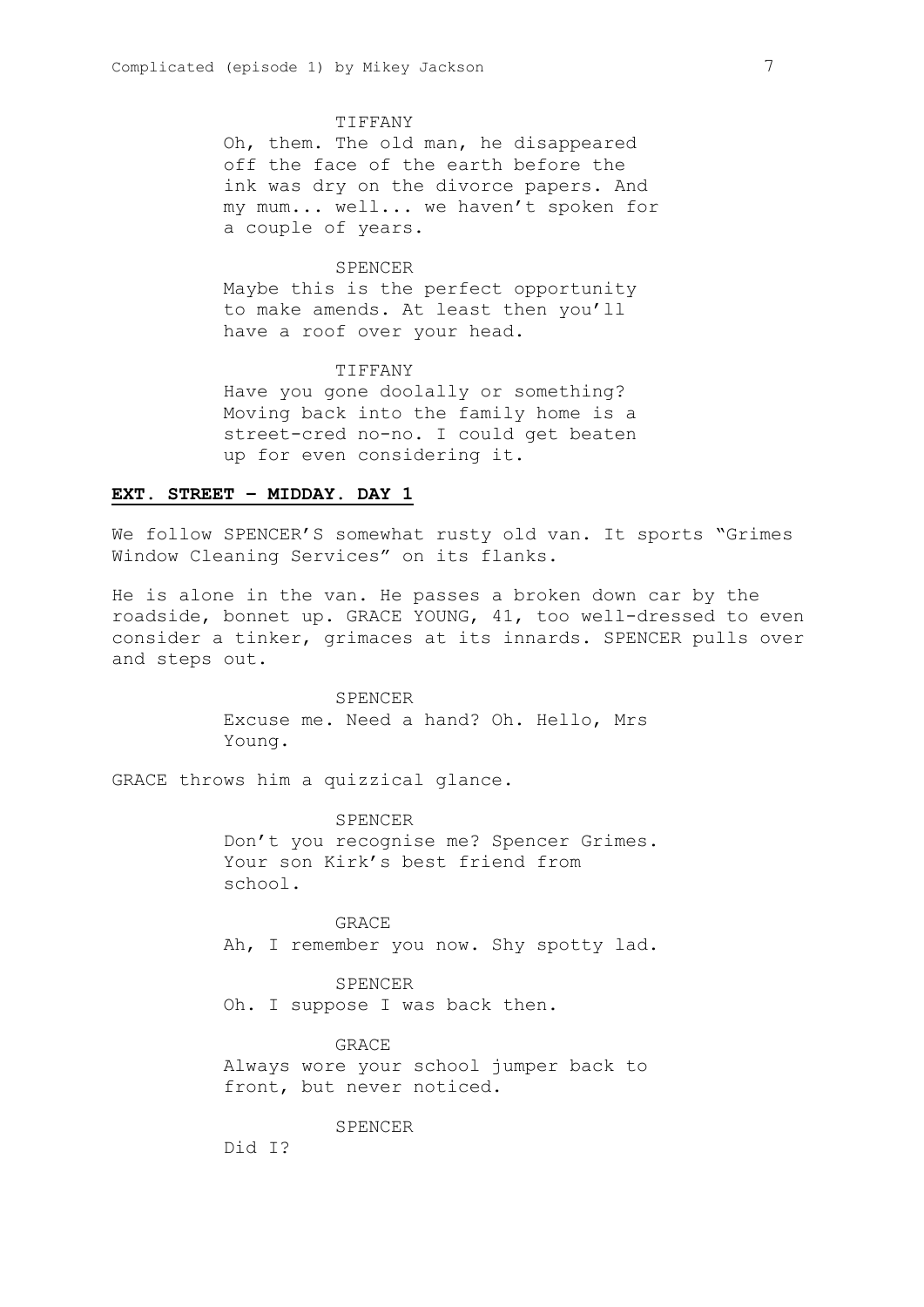GRACE

And who could forget your terrible flatulence problem? I lost count of the times I blamed the cat.

The look of sheer horror on his face amuses GRACE.

#### **GRACE**

Relax. I'm only joking. –– Wow, doesn't time fly? Look at you, all grown up. You're certainly looking well.

# SPENCER

So are you.

They both realise they're admiring each other a bit too much and check themselves. Ahem!

> **GRACE** Are you a mechanic these days?

# SPENCER

Hardly. But I do have experience in that particular field. My van breaks down at least once a month.

SPENCER reaches into her car and turns the ignition key. Cruck!

SPENCER Uh-oh. Sounds like your engine's had it. This car is going nowhere.

GRACE Oh, great, that's all I need.

As SPENCER puts the bonnet down, he seizes an opportunity.

SPENCER If you've got to be somewhere, I don't mind giving you a lift.

GRACE Oh, could you? That would be wonderful, thank you.

SPENCER Madame. Your chariot awaits.

A chivalrous SPENCER opens his passenger door for GRACE, but out spills a chaotic cascade of spent sandwich cartons, crisp packets and empty bottles.

SPENCER winces, embarrassed.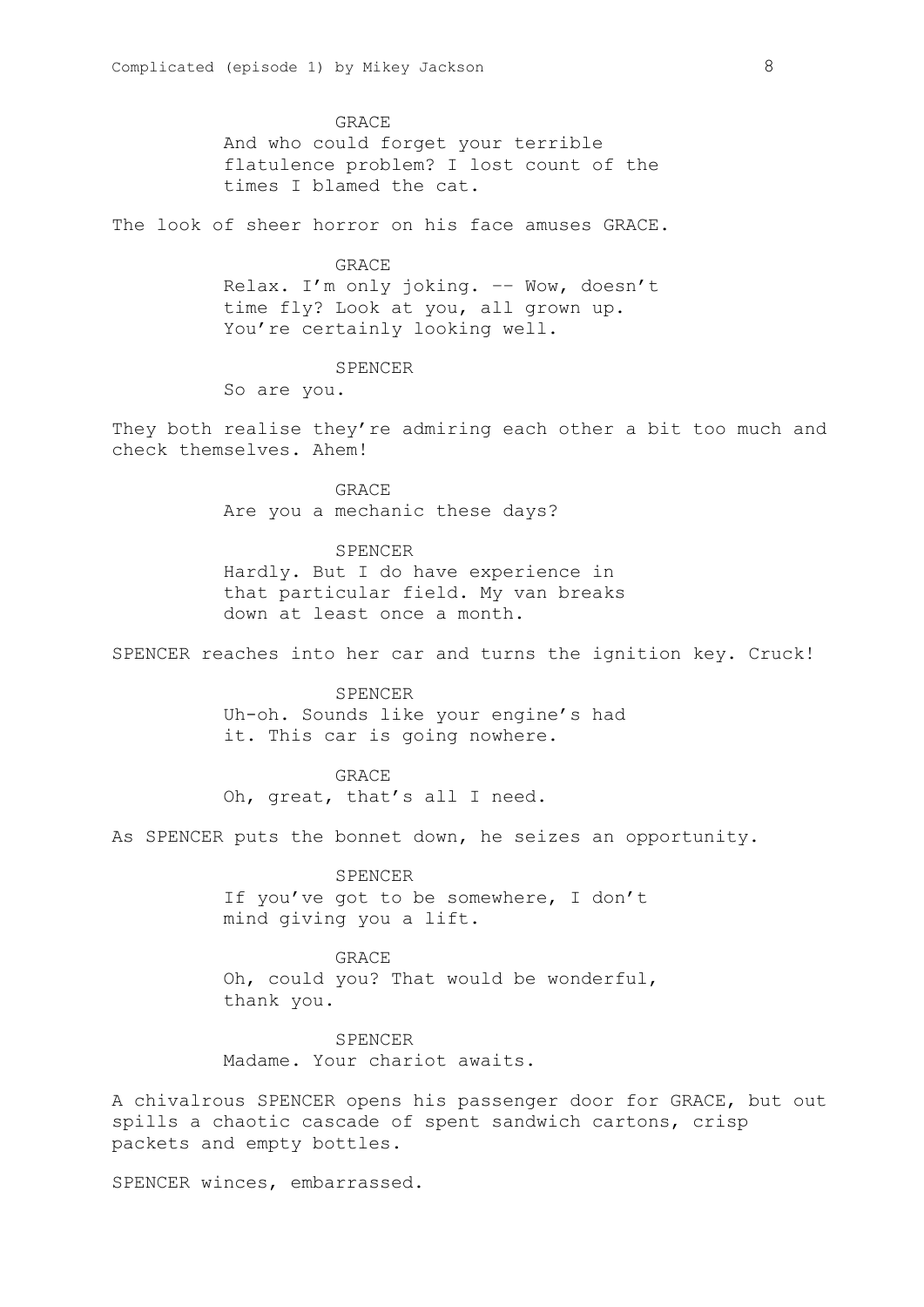GRACE I see you eat healthily.

SPENCER Um. Where would you like dropping off?

GRACE scans his face, working things out in her head.

**GRACE** Are you hungry?

SPENCER

Starving.

GRACE Then let's do lunch.

# **INT. RESTAURANT – EARLY AFTERNOON. DAY 1**

With childlike curiosity, SPENCER dissects his posh "work-ofart" meal. It's a cylindrical chunk of meat, topped with greenage and drizzled with a strange-coloured sauce.

> GRACE Is there a problem, Spencer?

> > SPENCER

Not being funny, but when you suggested lunch, I thought you meant something I'd be able to recognise.

A smile from GRACE. She finds his actions endearing.

GRACE

I take it you don't frequent places like this too often.

# SPENCER

To be honest, the nearest I ever get to exotic is the kebab shop. I blame my Mum and Dad. They were never that adventurous. Well, not until they parted from this life.

GRACE Oh. I'm sorry to hear that. It must be horrible to have lost both parents.

SPENCER Oh, no, no, no, they're not dead. They moved to Spain.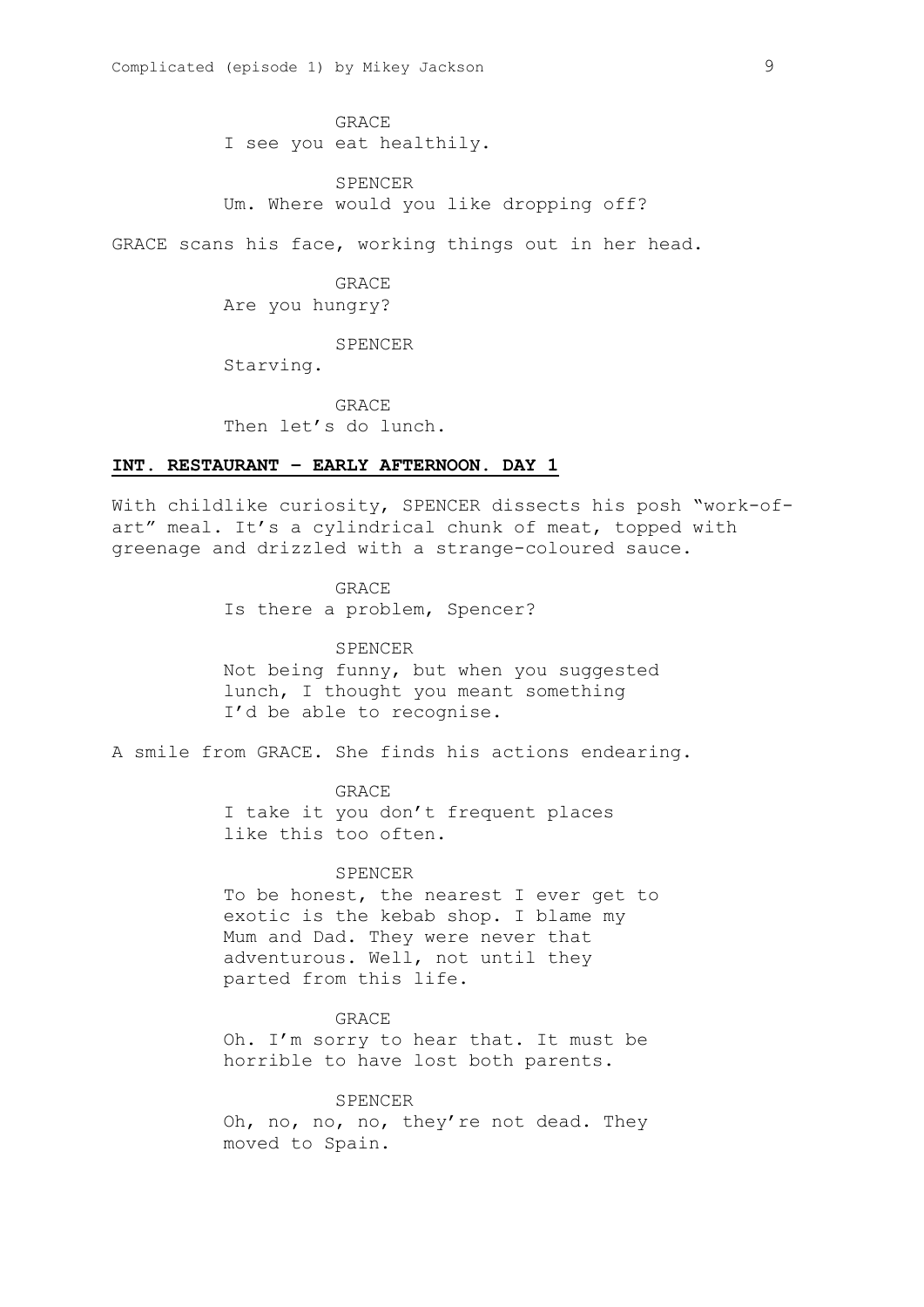GRACE

Ah.

SPENCER Spur of the moment thing. They sold the house and opened a bar out there.

GRACE They left you in the lurch?

SPENCER Well, you could say Dad considered my welfare. He bought me the window cleaning round. Off a man in a pub.

GRACE can't help but raise another smile.

**GRACE** You must miss them.

SPENCER Yeah, right, as if.

And off her funny look –-

SPENCER If you met my folks, you'd understand. So. What do you do for a living?

GRACE Same as you.

SPENCER Window cleaning?

GRACE

I meant I also run a small business. A vehicle hire company. Which is ironic, seeing as my car broke down.

SPENCER

Doing well?

GRACE Not bad. This year, I'm expecting turnover to hit a million.

SPENCER. Astonished. Inadequate alert! Time to lie.

SPENCER Well, my business isn't exactly small. I employ about... fifty people... covering most of this district.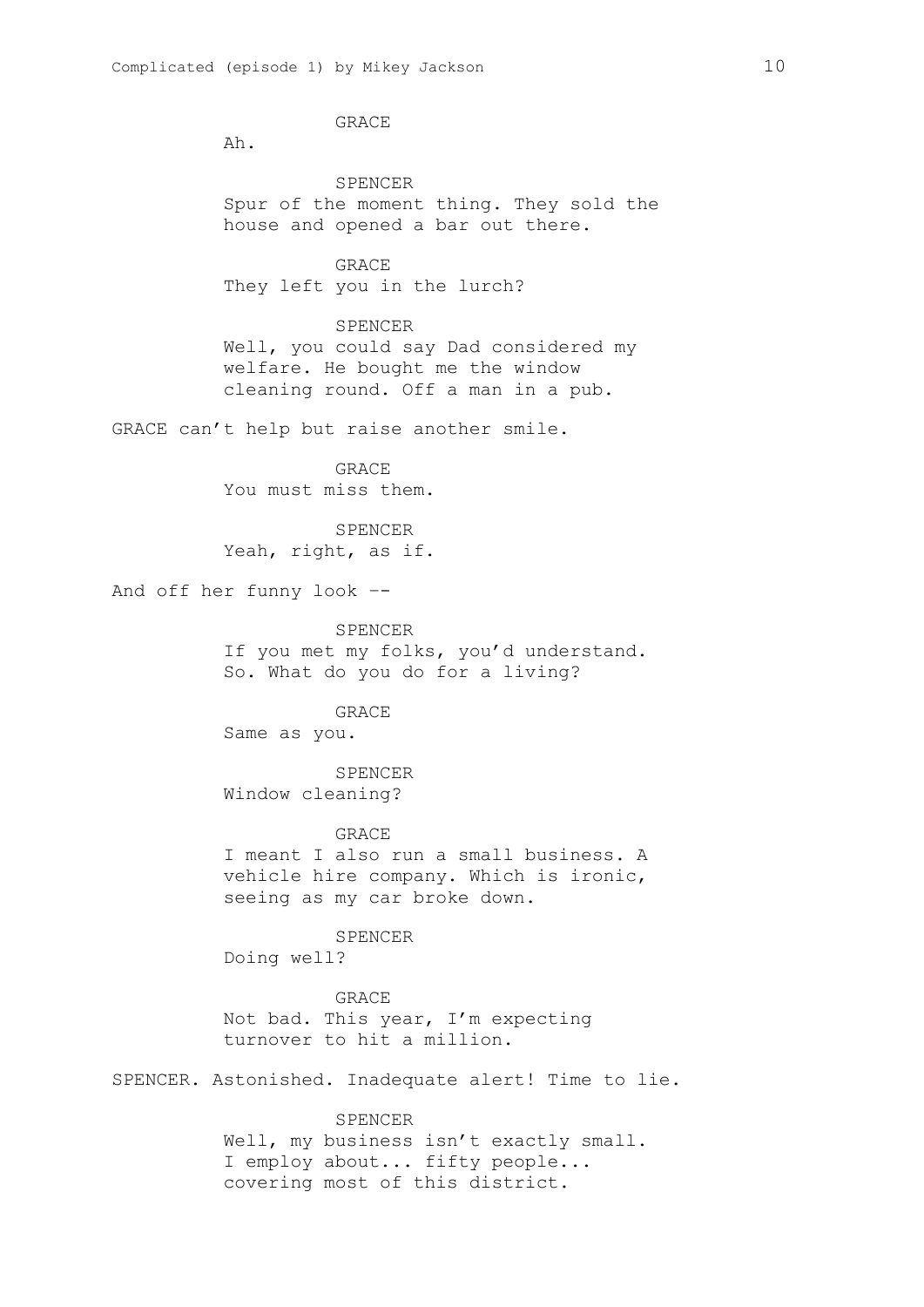GRACE Wow. I'm impressed. SPENCER Yeah, I usually control things from the office. But I'm covering for one of the lads who's off sick. GRACE Oh? Nothing serious, I hope. SPENCER begins to falter. He's clearly crap at fibs. SPENCER Um, no, it's... a headache. GRACE Is that all? You are way too soft. SPENCER I meant a bad cold. No, worse than that. Appendicitis. A broken leg. GRACE Which one is it? SPENCER All of them. GRACE lobs him a weird look. Nervous smile from SPENCER. SPENCER Poor bloke always seems to catch whatever's going round. As a sceptical GRACE opens her mouth to speak, SPENCER'S mobile bursts into life. To get out of this conversation, he takes the call at lightning speed, not checking who it is.

> SPENCER Grimes Window Cleaning Servi–

# **INT. SHOE SHOP/RESTAURANT – EARLY AFTERNOON. DAY 1 (INTERCUT)**

TIFFANY, distressed, phone to ear, at the till counter.

#### TIFFANY

Spencer. Emergency code red. My credit card has been refused. The shoe shop won't let me have this gorgeous pair of red stilettos. Seriously, they've got heels so high they should come with a free oxygen canister.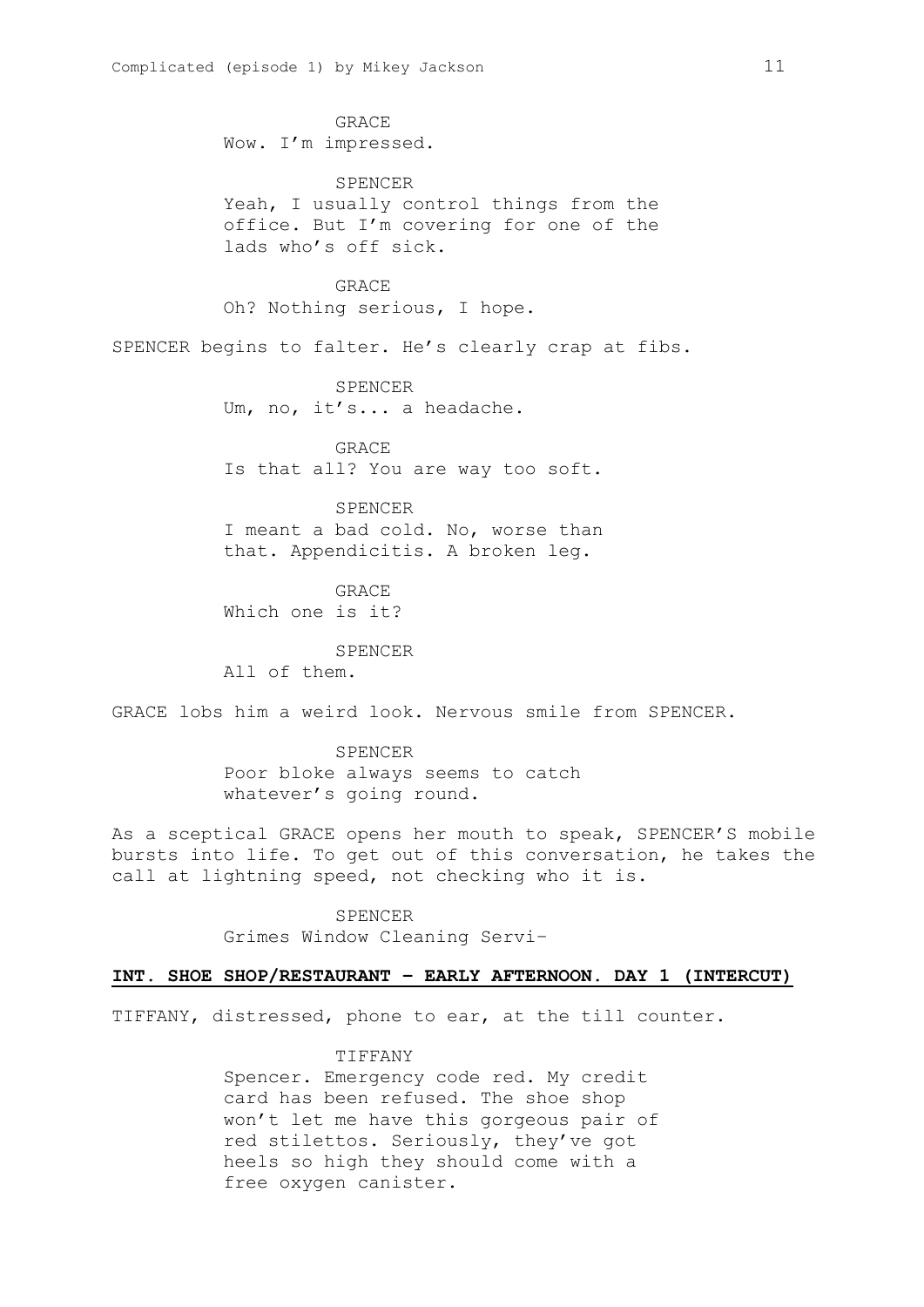Shit, it's her! SPENCER hastily thinks about it, then –-

SPENCER Oh, hello... Dave.

He covers the phone with his palm and whispers to GRACE –-

SPENCER It's Dave. One of my employees.

TIFFANY Who the hell's Dave? It's me, you gonad.

SPENCER What's the matter, Dave? Problem with your round?

TIFFANY Have you gone mental or something?

SPENCER tries his hardest to keep up the charade.

SPENCER Oh, good. Glad everything's fine.

TIFFANY Spencer. Read my voice. I need fifty quid. Urgently.

SPENCER I'm not made of money!

He notices GRACE giving a puzzled frown. Uh-oh.

SPENCER Oh, um, what I mean is, I don't have that much in petty cash.

TIFFANY Petty cash? What are you snorting?

SPENCER

Look, I'll use my phone to transfer funds from my bank account into yours. Will fifty pounds do?

TIFFANY

Have you had a bang on the head? That's what I asked for. Fifty quid. Which I need now. –- Where are you, by the way? I can hear chinking of plates.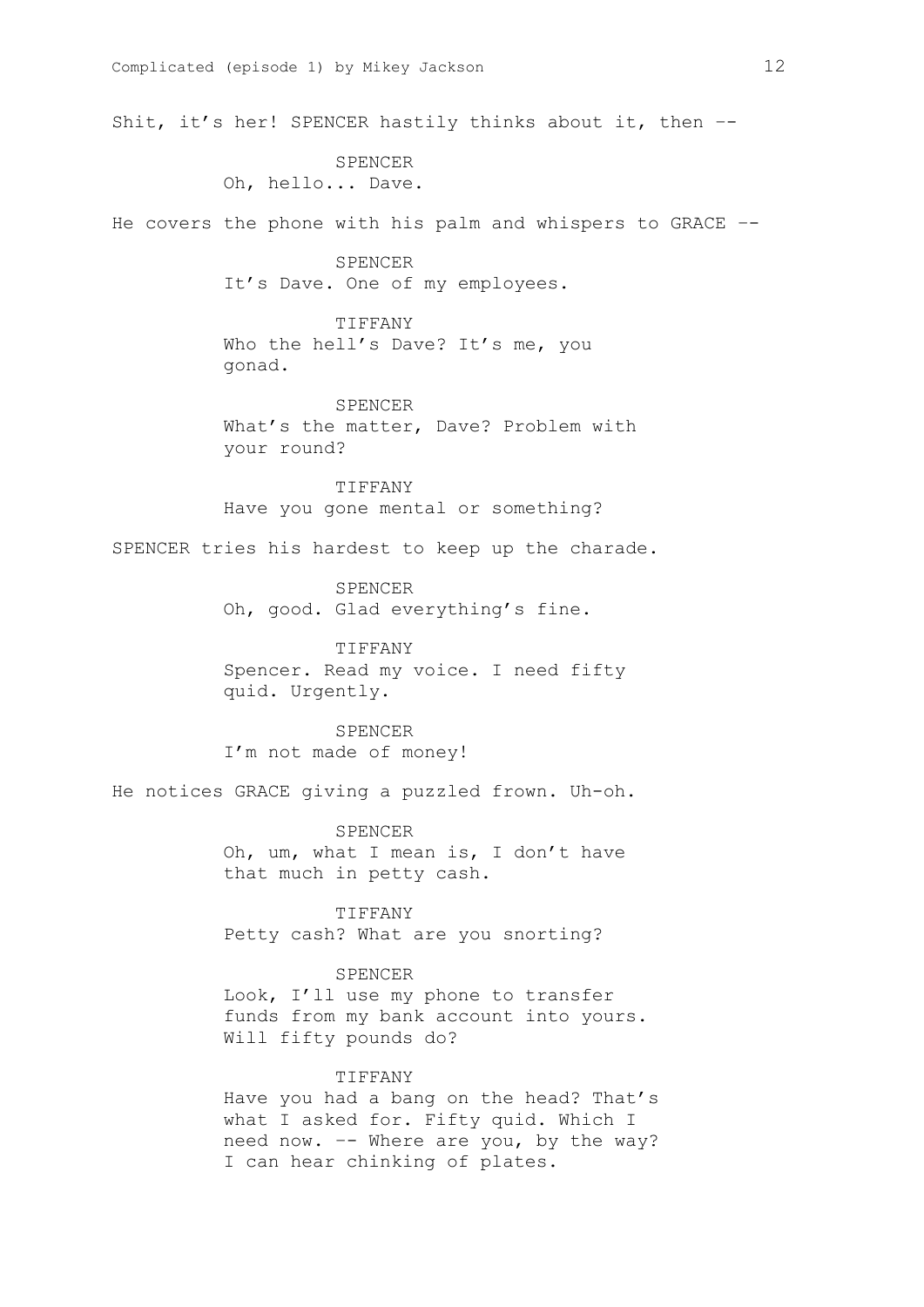SPENCER I'm having lunch with... a customer.

TIFFANY Since when did you entertain clients? You're a window cleaner, not a theatrical agent. Just get me that money ASAP.

#### SPENCER

Will do.

TIFFANY Cheers, big ears. Love you.

SPENCER doesn't respond.

TIFFANY Well? Aren't you going to tell me you love me back?

SPENCER'S face drops from a great height.

TIFFANY

I'm waiting.

SPENCER doesn't know what to do.

**TIFFANY** Spencer. My rock hard knees could seriously scupper your future plans for a family. Tell me. Now.

SPENCER I... um... love you too.

A grimace from SPENCER. GRACE throws a quizzical look. TIFFANY hangs up. SPENCER lobs GRACE a nervous beam.

> **SPENCER** Me and the lads, we have a very close working relationship.

# **EXT. OUTSIDE GRACE'S HOUSE – AFTERNOON. DAY 1**

The van pulls up and parks. SPENCER and GRACE both climb out and walk to the front door ––

> SPENCER Thanks for lunch, Mrs Young. Even though I never did find out what I had on my plate.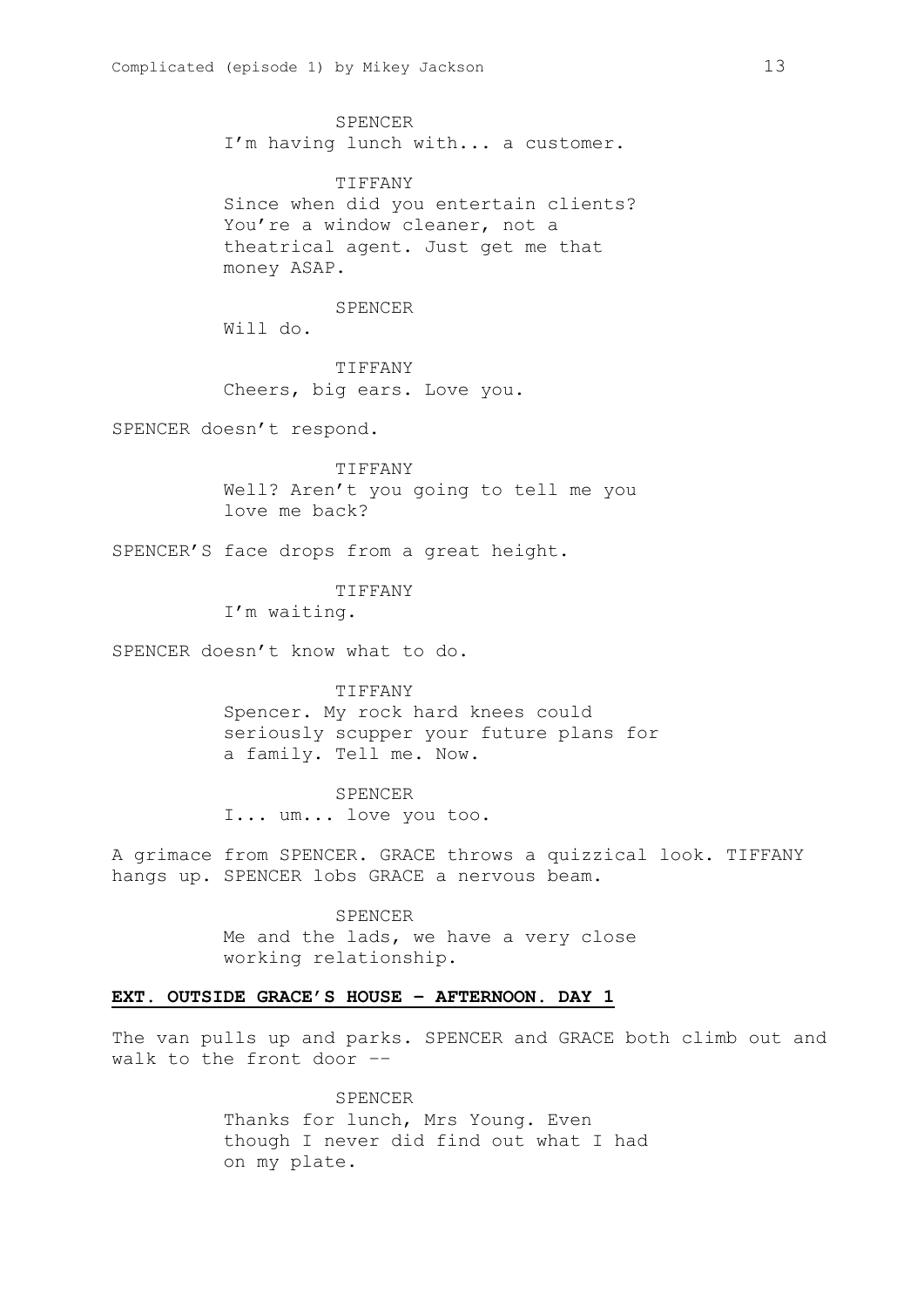GRACE

It was the least I could do. And please. Call me Grace. –- Oh, do you have a business card? Just in case I ever require a window cleaner.

He checks his pockets. Plucks out a card and hands it over.

GRACE

Thank you.

She plants an appreciative kiss on his cheek. He looks away, bashful, unsure, a little guilty.

> GRACE Ah, I get it. Girlfriend.

SPENCER Afraid so. As a matter of fact it's your...

A pause. Does he really want to tell her he's dating her daughter? Of course he doesn't.

> SPENCER ...oh, just some girl I know.

**GRACE** Already taken. Story of my life.

#### SPENCER

Oh, no, no, no, it's nothing serious. Not what you'd call a proper relationship. More like good mates.

GRACE stands in silence. This throws him. He can't quite tell what's going on in that head of hers.

> SPENCER Right. I'd best be off.

The two of them stare at each other. They look as if they're about to kiss. Then OMG, they do, bloody hell, it's a full-on snog. And when they pull away –-

GRACE

Oh.

#### SPENCER

Oh.

GRACE Did we actually do that?